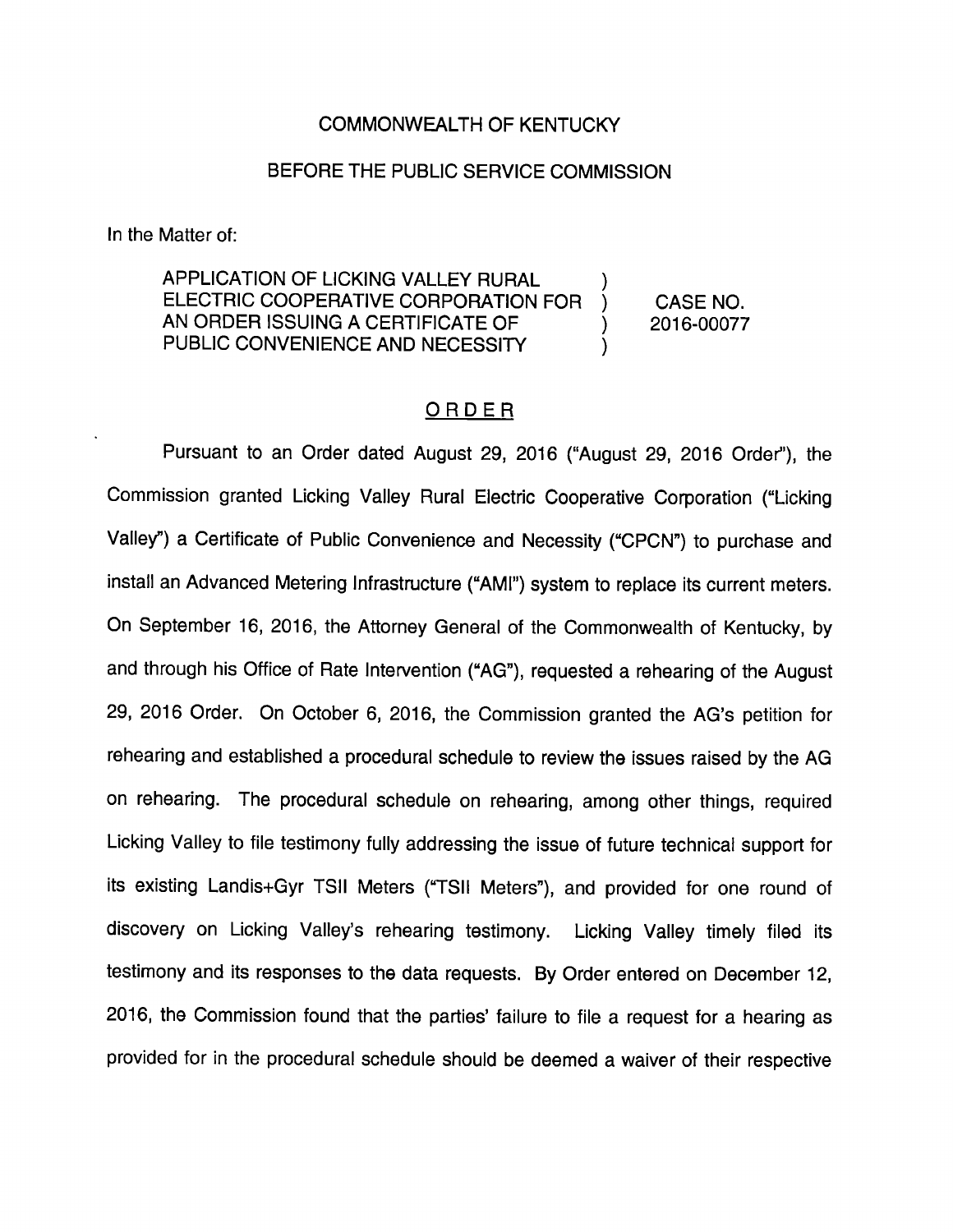right to an evidentiary hearing on the issues for which rehearing has been granted. The Commission further found that the matter shouid be submitted for a decision based on the existing record. The Commission, after consideration of the evidence of record and being otherwise sufficientiy advised, affirms its August 29, 2016 Order and grants Licking Valiey's request for a CPCN to purchase and install an AMI system to replace its current meter system.

#### **BACKGROUND**

Licking Valley's current meter system consists of 13,764 Landis+Gyr Turtle i meters ('TSI Meters") and 3,563 TSII Meters, which transmit data between the meters and Licking Valley's office<sup>1</sup> over existing power lines through the use of power line carrier ("PLC") technology. Licking Valley requested the CPCN to upgrade to AMI meters that use radio frequency ("RF") technology to transmit meter data. The Commission's August 29, 2016 Order approving Licking Valley's CPCN application to upgrade its metering system was based primarily on the finding that Licking Valley's existing TSI meters are obsolete and that its existing TSII Meters would soon be rendered obsolete because Landis+Gyr is discontinuing its technical support for those meters.

As a basis for his rehearing petition, the AG asserted that the Commission improperly determined that Licking Valley's existing TSII Meters could no longer be supported. The AG argued that the evidentiary record contained contradictory information regarding future support for TSii Meters and that the Commission did not

 $-2-$ 

 $<sup>1</sup>$  TSI meters communicate in one direction, from the meter to a central office. TSII meters</sup> communicate in two directions, from a meter to a central office, and from a central office to a meter.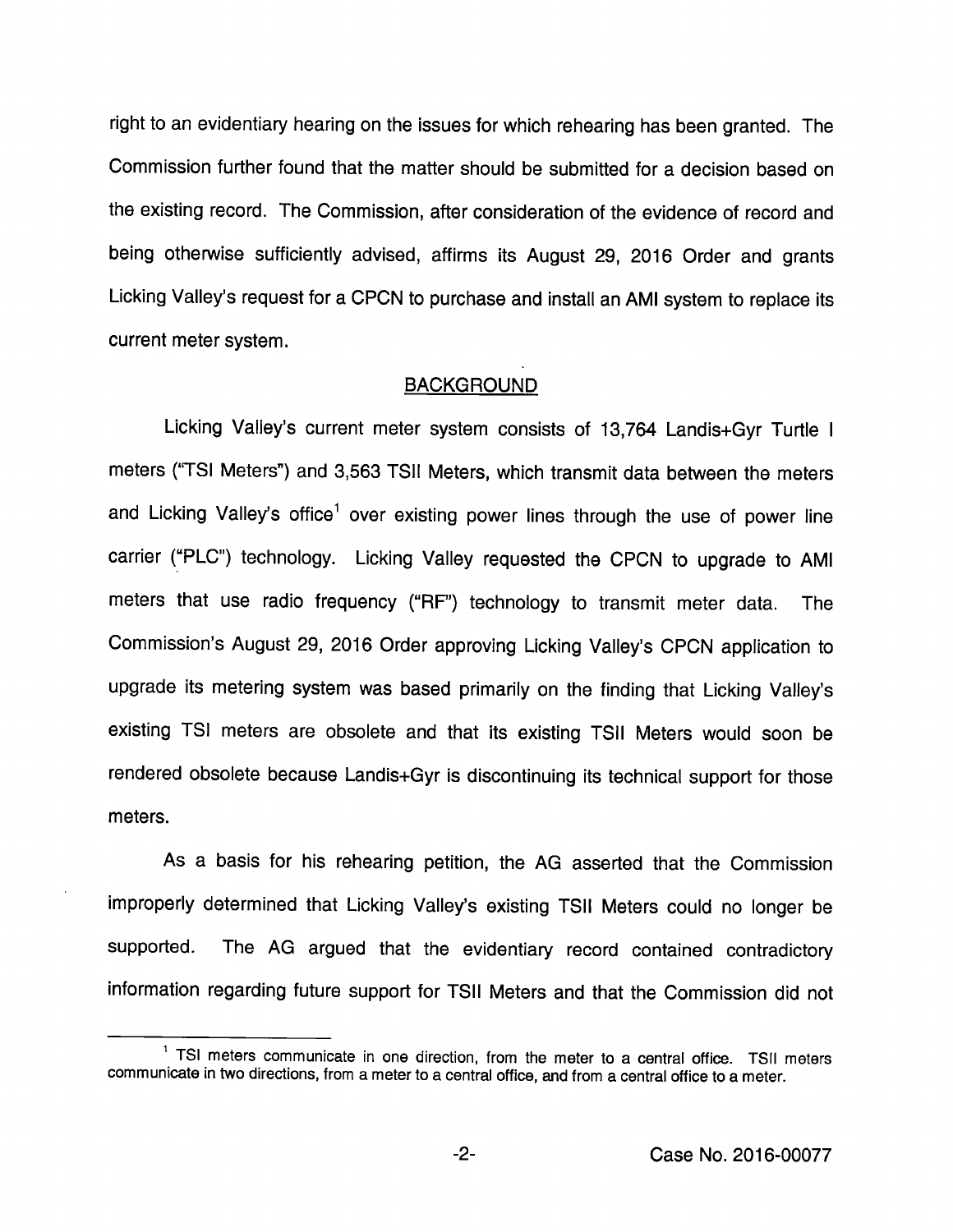address the contradiction. $2$  The AG maintained that Licking Valley contradicted its statement that the TSII Meters would no longer be supported by Landis+Gyr with statements that the PLC systems would continue to be available and continue to be supported. $3$  The AG asserted that the Commission had to make a finding of fact regarding the said contradiction between support for PLC systems and support for TSII Meters. Otherwise, according to the AG, there is no adequate basis to support the Commission's finding that there was sufficient evidence that technical support for the TSII Meters is being discontinued.

As a further basis for his rehearing petition, the AG contended that the Commission should have required Licking Valley to conduct a cost-benefit analysis to justify the proposed AMI upgrade. In the August 29, 2016 Order, the Commission explained that Licking Valley pursued the AMI meter upgrade to avoid investing additional money in obsolete technology, and thus did not conduct a cost/benefit analysis to determine the cost-effectiveness of the proposed project. The AG argued that cost-saving reasons should always be the central consideration, thus Licking Valley should have been required to conduct a cost-benefit analysis.

#### **DISCUSSION**

The Commission granted rehearing to allow the record to be more fully developed on the issue of future technical support for Licking Valley's TSII Meters. The Commission explained that clarification would indicate whether the proposed meter replacement was being performed due to obsolescence of the existing meters, in which

-3-

<sup>&</sup>lt;sup>2</sup> AG's Petition for Rehearing (filed Sept. 16, 2016), page 3.

 $^3$  Id. at 2-3.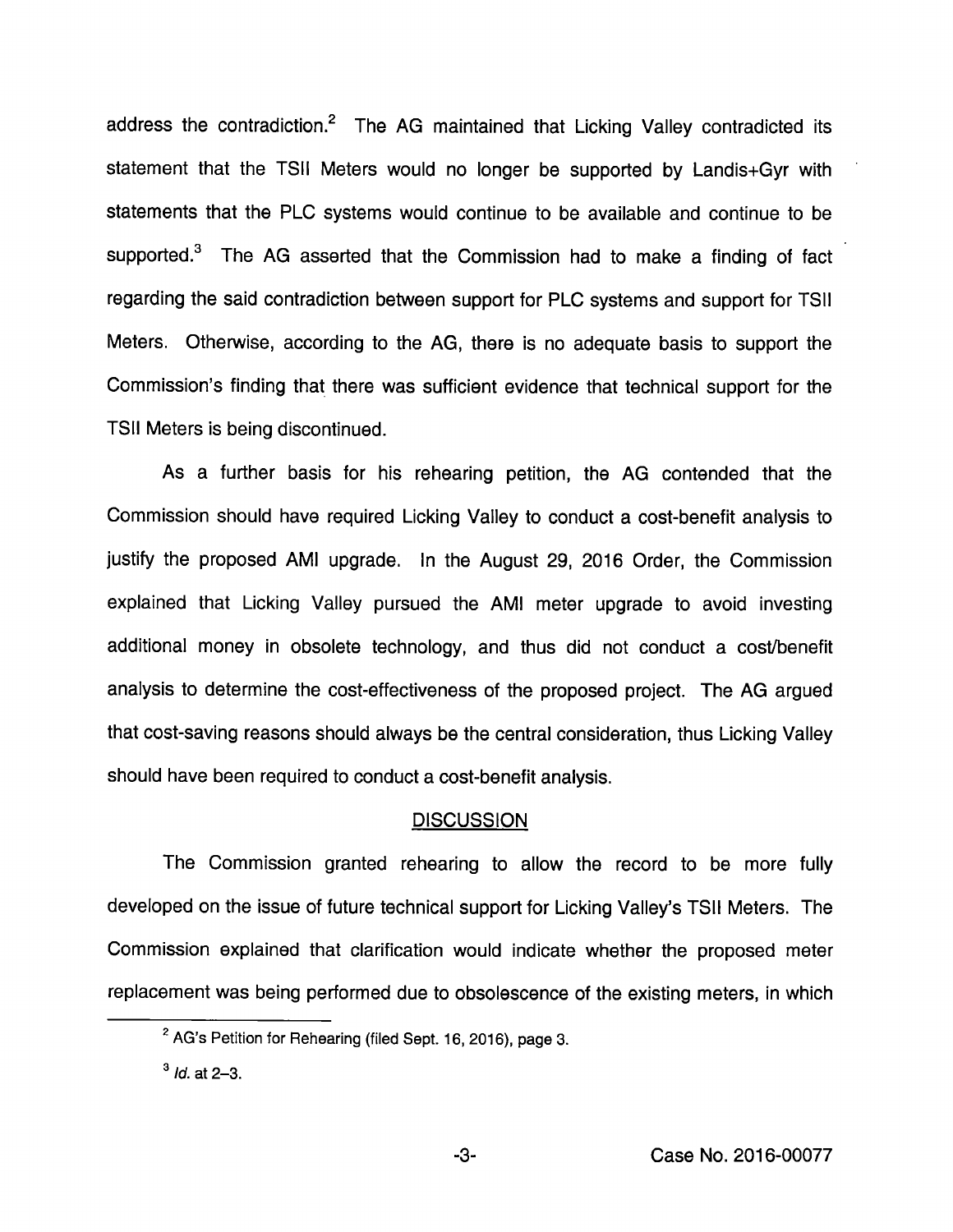case the Commission has not previously required a quantification of benefits, or due to reasons other than obsolescence, which would require a quantification of benefits associated with an AMI upgrade project to be provided to justify the upgrade.

In regard to the purported contradiction between the end of support for TSII Meters and continued support for PLC systems, the AG raised this issue in his Final Comments ("AG Final Comments"), $<sup>4</sup>$  and it was addressed in the August 29, 2016</sup> Order. In the August 29, 2016 Order, the Commission distinguished between a TSII Meter, which contains meter software technology that provides AMI functionality for collecting and recording data, and a PLC system, which is the communication system that transmits the data collected and recorded by TSII Meter software.<sup>5</sup> As the Commission noted in the August 29, 2016 Order, PLC systems remain a viable option as a communication network for transmitting data between an AMI meter and a central office, but increasingly utilities are purchasing RF-based systems rather than PLCbased systems.<sup>6</sup> Based on the evidence of record, the Commission affirms the conclusion reached in the August 29, 2016 Order that a TSII Meter represents a different component of metering technology than PLC. Because a TSII Meter is discrete from and not synonymous with a PLC system, the Commission also affirms its finding in the August 29, 2016 Order that the evidence submitted by Licking Valley regarding the discontinuance of support for TSII Meters is not inconsistent with the evidence that PLC systems continue to be available.

<sup>&</sup>lt;sup>4</sup> AG's Final Comments (filed June 17, 2016), pages 4-5.

 $<sup>5</sup>$  August 29, 2016 Order, page 6.</sup>

 $6/d.$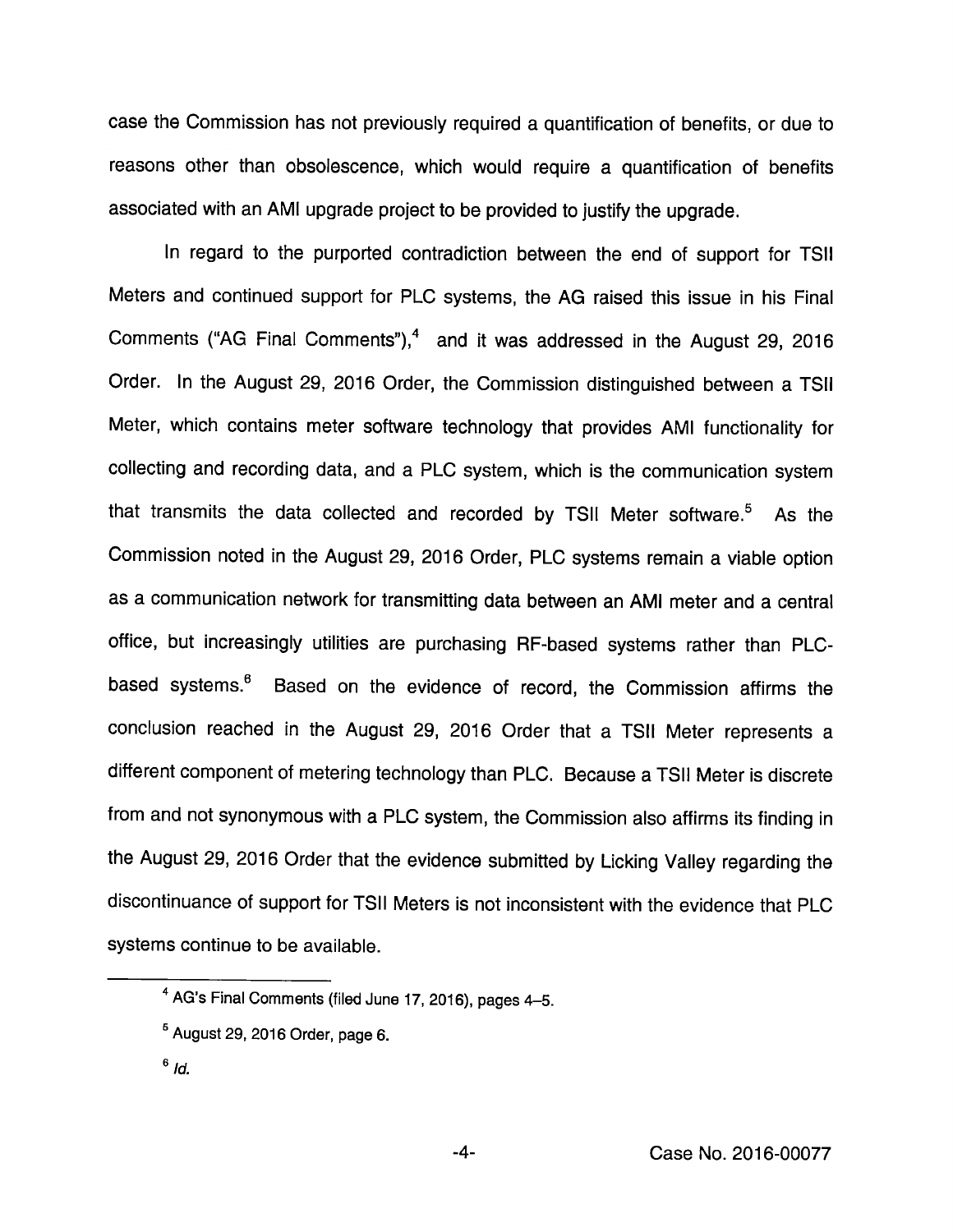The next issue to be addressed is the sufficiency of evidence that Landis+Gyr will discontinue support for TSII Meters. In a post-rehearing filing, Licking Valley provided an undated letter from a Landis+Gyr manager who stated that Landis+Gyr expected to ship the last TSII Meters on December 31, 2016, and that the company had discontinued funding research and development on the TSII product line.<sup>7</sup> In its responses to post-hearing data requests. Licking Valley provided another document from Landis+Gyr that discussed the "End of Life Program" for TSII Meters. According to this information, orders for the final delivery of TSII Meters had to be placed by June 30, 2016, with the last shipment of TSII Meters delivered no later than December 31, 2016.<sup>8</sup> Landis+Gyr explained that sales of TSII Meters "dwindled to a point where the cost of a development project is not business justified."® Landis+Gyr will authorize retums for repair of TSII Meters through December 31, 2020, or until parts are no longer available.<sup>10</sup>

Based on the entire record, the Commission finds that there is substantial evidence to demonstrate the lack of future support for TSII Meters by Landis+Gyr. As stated in the August 29, 2016 Order, the primary reason for Licking Valley's request to replace its meters was that continued deployment of unsupported TSII Meters is not a prudent technical or financial decision. This is especially so given that the meters will no longer be available from the manufacturer as of December 31, 2016, and that

 $10$   $\overline{d}$ .

 $^7$  Licking Valley Response to Information Request (filed Oct. 24, 2016), unnumbered page 2.

<sup>&</sup>lt;sup>8</sup> Licking Valley's Response to Information Request (filed Nov. 21, 2016) Item 2, Exhibit 2.

 $^9$  Id.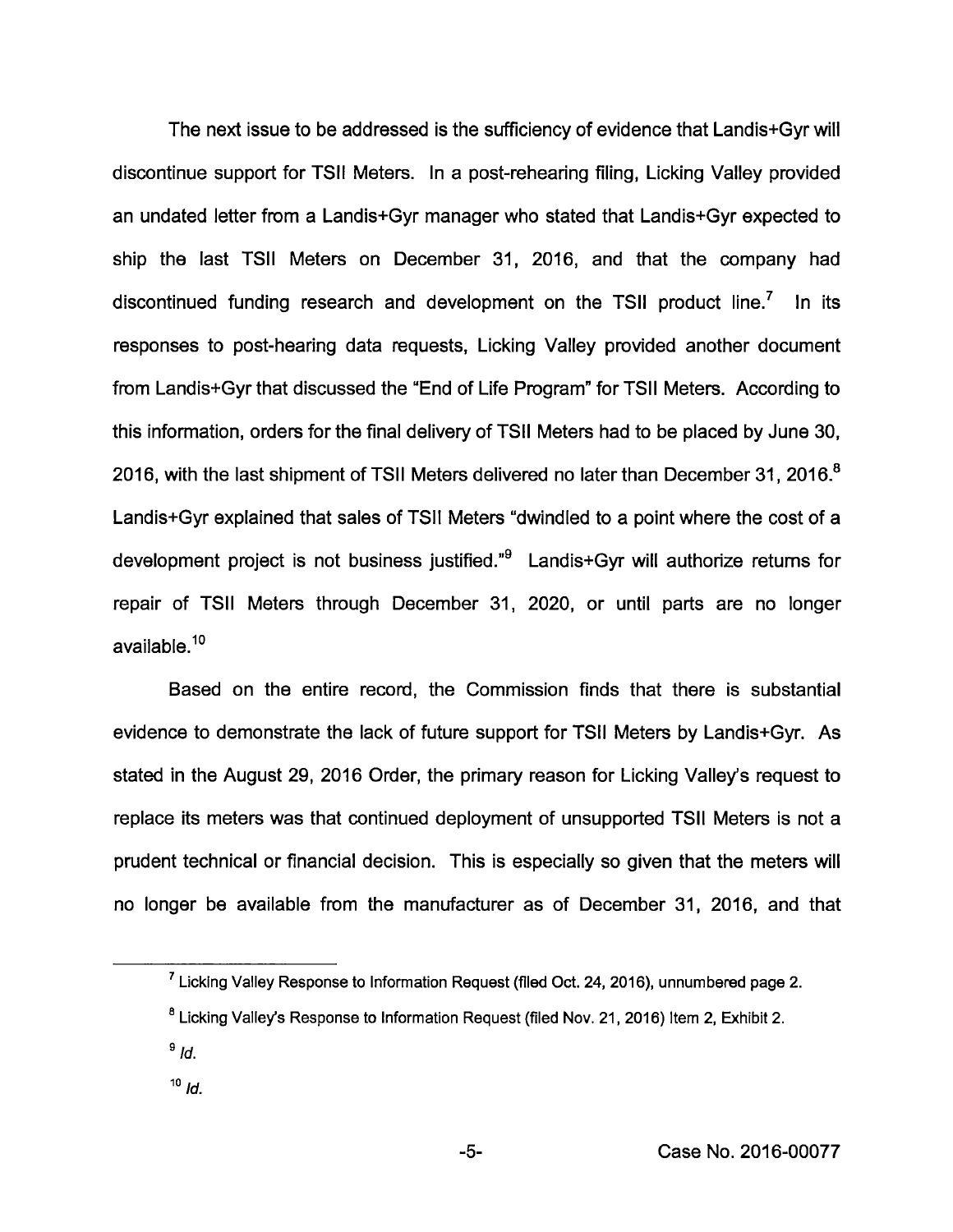replacement parts will be available only until 2020, or until the supply runs out. If Licking Valley continues to rely on the soon-to-be unsupported TSII Meters, it faces exposure to operational risk in regard to its ability to provide reliable service by maintaining and repairing the meters. The Commission affirms its findings in the August 29, 2016 Order that the evidence submitted by Licking Valley was not inconsistent and further finds that the evidence of record supports the Commission's decision.

The last issue to address is the AG's argument that Licking Valley should be required to conduct a cost-benefit analysis because the primary consideration for meter replacement should be based on economic reasons. As discussed in the August 29, 2016 Order, the Commission historically has not issued a CPCN for meter replacement absent a cost-benefit analysis, but has on occasion approved meter replacement without requiring a cost-benefit justification when the petitioner provided evidence of extenuating circumstances, such as obsolescence of existing systems and the associated costs for replacing the obsolete system. The Commission notes that a costbenefit analysis is not a statutory requirement; it is a tool to assist the Commission in its determination whether the proposed project is economic. When an asset is obsolete, and thus has a shortened operational life, the economic analysis typically focuses on replacement options. Based on the facts presented here, the Commission affirms its finding that Licking Valley's evaluation of the multiple proposals to replace the obsolete metering system that were submitted by different vendors in response to a RFP, and the costs of the proposed system that Licking Valley selected, to be reasonable. For the above reasons, the Commission finds that Licking Valley presented evidence of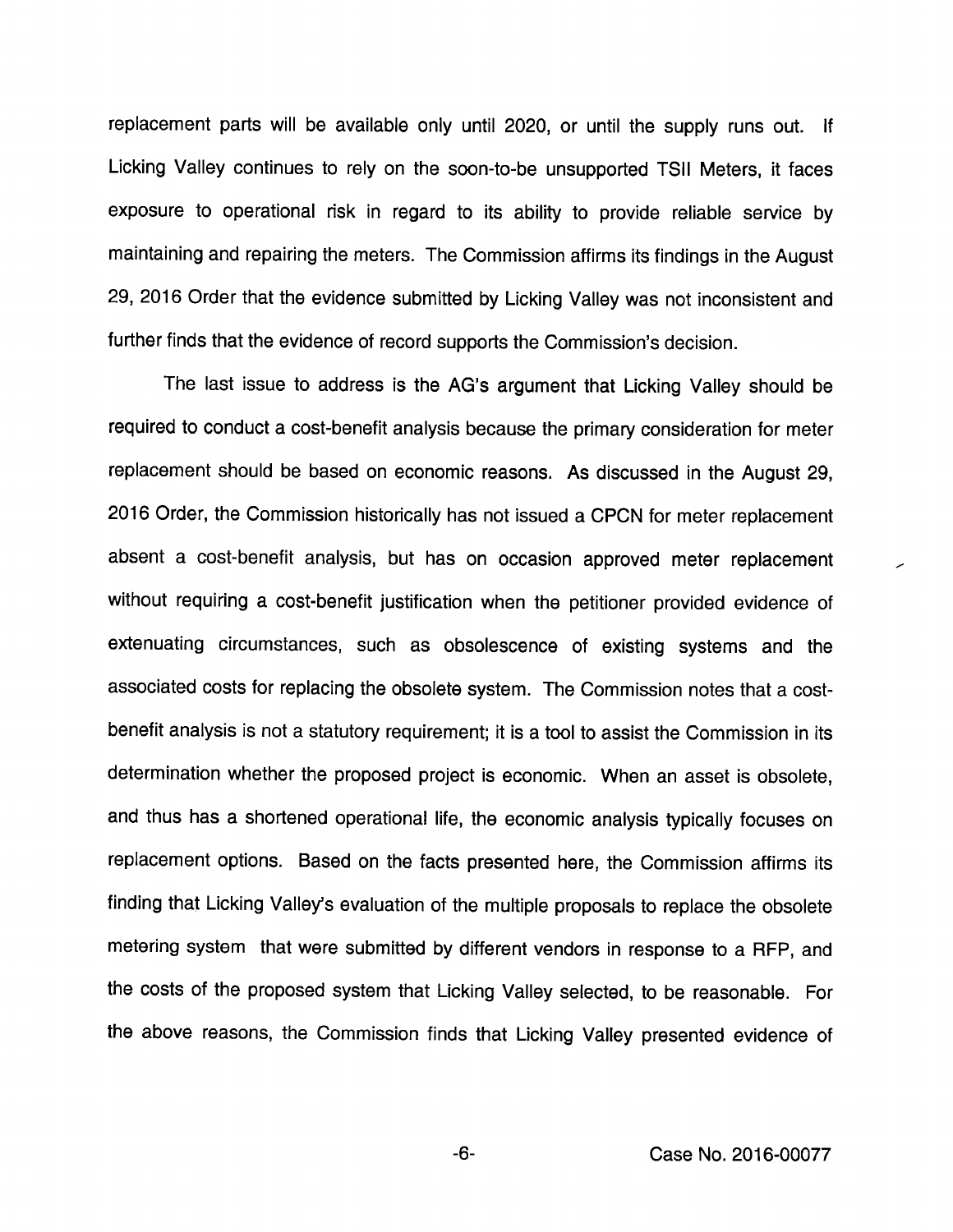extenuating circumstances—that its current metering system is, or will soon be, obsolete, and the associated cost of replacing an obsolete metering system. The Commission affirms its finding in the August 29, 2016 Order that the proposed system costs are reasonable.

#### SUMMARY OF FINDINGS

1. The Commission affirms its finding in the August 29, 2016 Order that the evidence submitted by Licking Valley regarding the discontinuance of support for TSII Meters is not inconsistent with the evidence that PLC systems continue to be available.

2. The Commission finds that the evidentiary record contains sufficient information that Landis+Gyr will discontinue future support for TSII Meters, has discontinued manufacturing and selling TSII Meters as of December 31, 2016, and will support repairs to TSII Meters only until 2020 or until the supply of parts runs out, whichever comes first.

3. The Commission finds that based on the facts presented in this case, a cost-benefit analysis is not necessary in this matter in light of our finding that the TSII Meters soon will become obsolete. The Commission further finds as reasonable the evaluation conducted by Licking Valley of the multiple proposals to replace the obsolete metering system that were submitted by different vendors in response to a RFP, along with the costs of the proposed system that was selected.

4. The Commission affirms its finding in the August 29, 2016 Order that Licking Valley should be granted a CPCN to purchase and install an AMI system to replace its current metering system.

Case No. 2016-00077

 $-7-$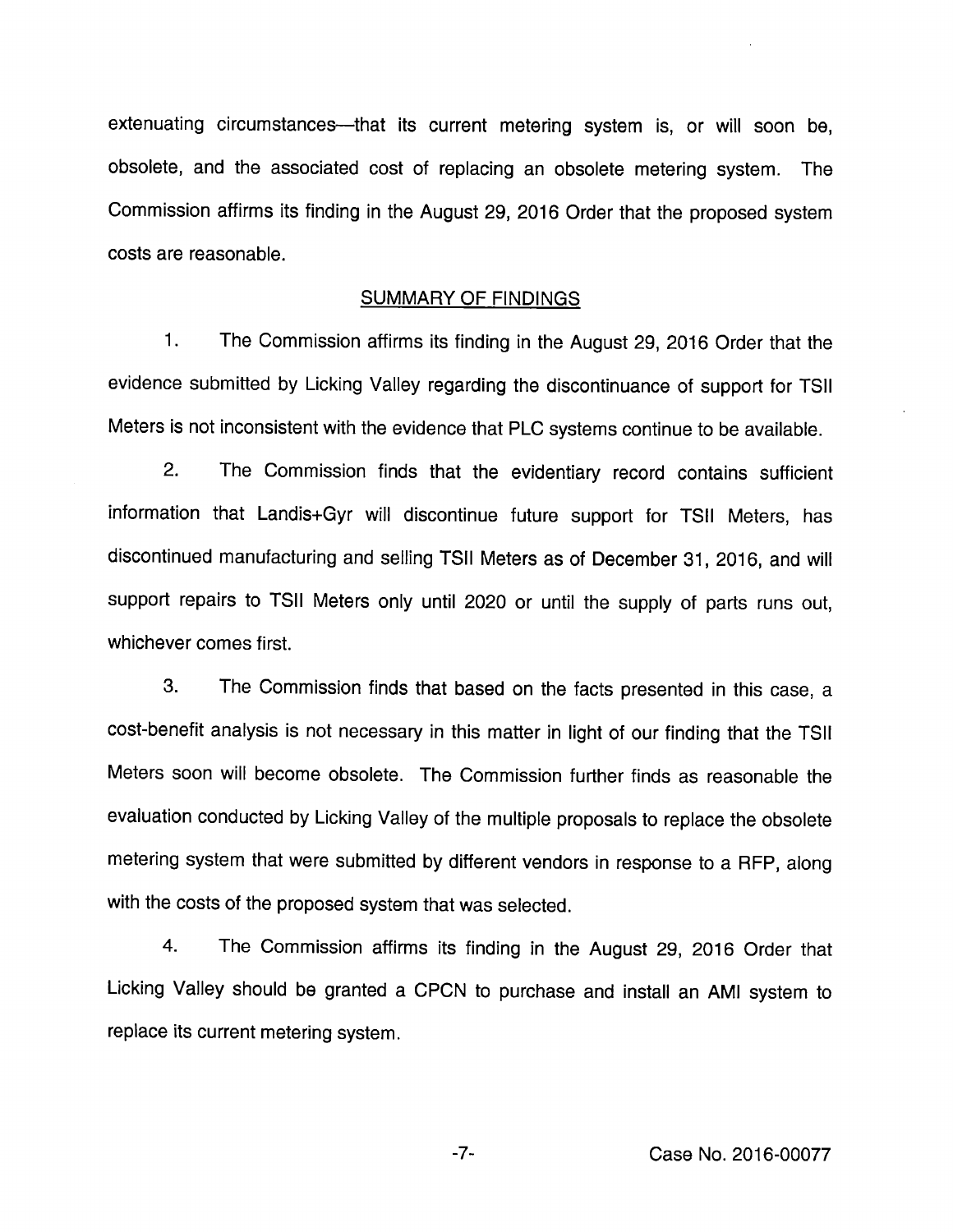# IT IS THEREFORE ORDERED that:

1. The August 29, 2016 Order granting Licking Valley a CPCN to purchase and install an AMI system and to develop and implement a ratepayer education program on AMI metering is affirmed.

2. This case is closed and removed from the Commission's docket.

By the Commission

entered JAN 10 2017 KENTUCKY PUBLIC<br>SERVICE COMMISSION

ATTEST:

**Executive Director** 

Case No. 2016-00077